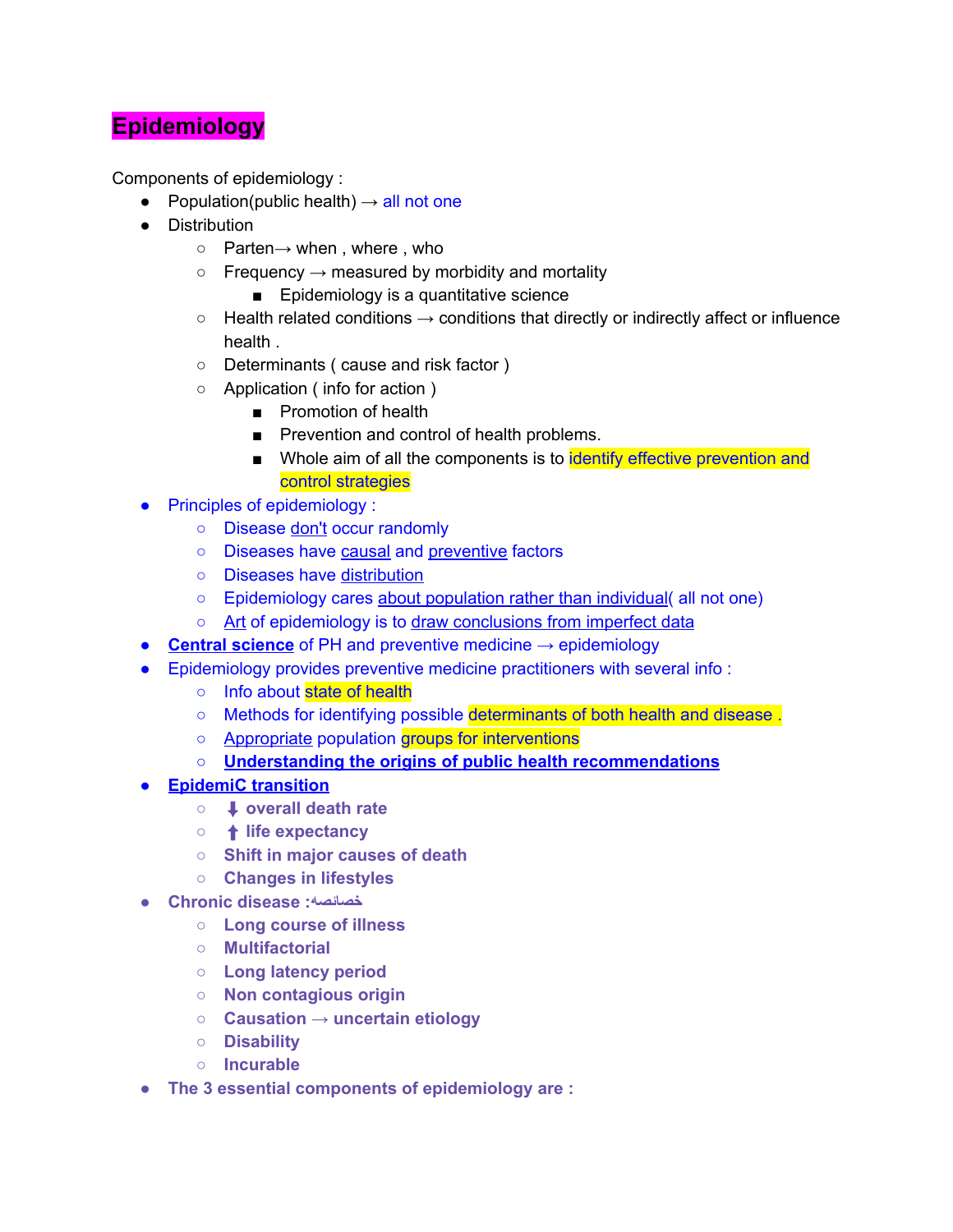- **○ Disease:**
	- **■ Distribution**
	- **■ Determinants**
	- **■ Frequency : (y3ni el disease based on frequency bykon wa7d mn hadol)**
		- **● Expected levels**
		- **● Endemic**
		- **● EpidemiC**
		- **● Pandemic**
- **● Natural history of disease → progression over time in absence of intervention**
	- **○ The four stages are :**
		- **■ Susceptibility**
		- **■ Presymptomatic( subclinical)**
			- **● No manifestations but pathologic changes have already started in the body**
		- **■ Clinical stage**
			- **● Differs in term of disease duration, severity and outcome**
		- **■ QResult → recovery / disability/ death .**
- **● Aims ( health status , disease causation, frequency, distribution , prevention and control)**
- **● Uses :**
	- **○ Community diagnosis → identify and describe health problems in community**
	- **○ Monitoring changes of health over a period of time continuously**
	- **○ To practice surveillance → to act quickly and cut short any outbreak .**
	- **○ Investigate an outbreak of a communicable disease**
	- **○ Plan effective health services and interventions**
- **● Epidemiologic triad**
	- **○ Host ( Demographic, biological, socioeconomic)**
	- **○ Agent**
	- **○ Environment( social , biological , physical )**
- **● Chain of disease( infection)**
	- **○ Agent → reservoir → portal of exit → MOT → portal of entry → human host**
- **● Epidemiology**

**.**

- **○ Descriptive**
- **○ Analytical ( control , preventive , test of hypothesis )**
- **● Reservoir → can be of the following types**
	- **○ Human**
		- **■ Symptomatic → smallpox**
		- **■ Asymptomatic → HIV**
	- **○ Animals ( zoonoses)**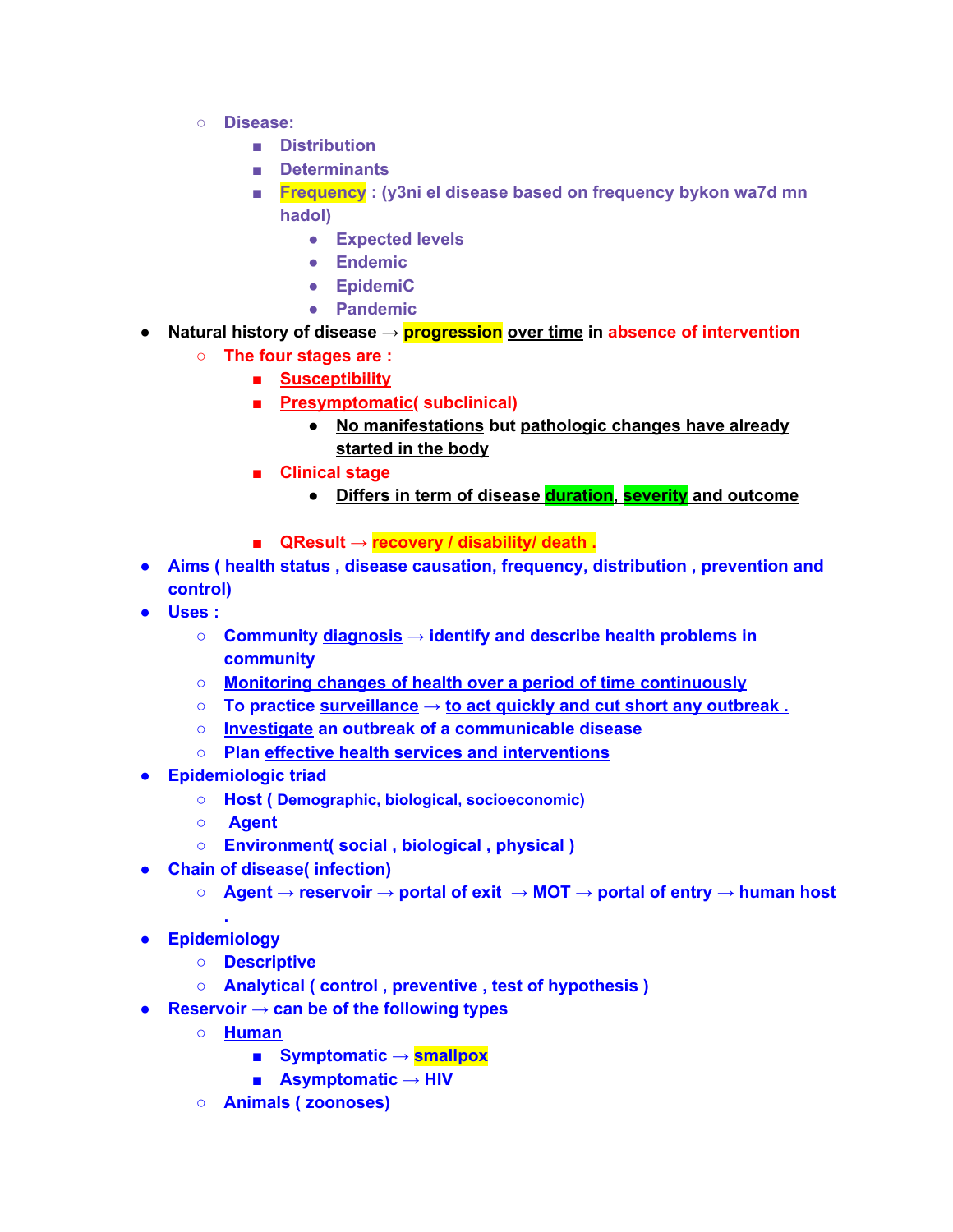- **■ Brucellosis**
- **■ Plague**
- **○ Environmental (plants and any other inanimate objects )**
	- **■ Histoplasmosis**
- **● HUMAN reservoirs :**
	- **○ Case : (a person in study group having the particular disease , health disorder of the condition under investigation )**
		- **■ Primary (index ) , secondary cases**
		- **■ Based on spectrum of the disease :**
			- **● Clinical → mild , sever (typical ), atypical .**
			- **● Subclinical**
			- **● Latent infection**
	- **○ Carrier : ( infected person or animal having specific infectious agent in absence if discernible clinical disease and serves as potential source of infection for others )**
	- **○ Carrier state results from several things :**
		- **■ Inadequate treatment or immune response**
		- **■ Incomplete elimination of disease agent**
	- **○ Carrier based on Types :**
		- **■ Incubatory**
		- **('في فترة النقاهة) Convalescent■**
		- **■ Healthy**
	- **○ Carrier based on duration :**
		- **■ Temporary**
		- **■ Chronic**
	- **○ Carrier features**
		- **■ Having the infectious agent in the body**
		- **■ Absence of recognizable symptoms or signs**
		- **■ Shedding of disease agent in excretions**
		- **■ QPotential source of infection to others**
- **● Portal of exit → how the agent leaves the reservoir**
- **● Most bacterial and viral infection like → STIs , HIV , measles , typhoid → with human reservoir**
- **● No symptoms(clinical manifestations)+having the infectious agent → carrier person ( ex, HIV carrier)**
- **● Zoonoses ( animal→ human) ex, rabies anthrax**
- **● MOT :**
	- **○ Direct**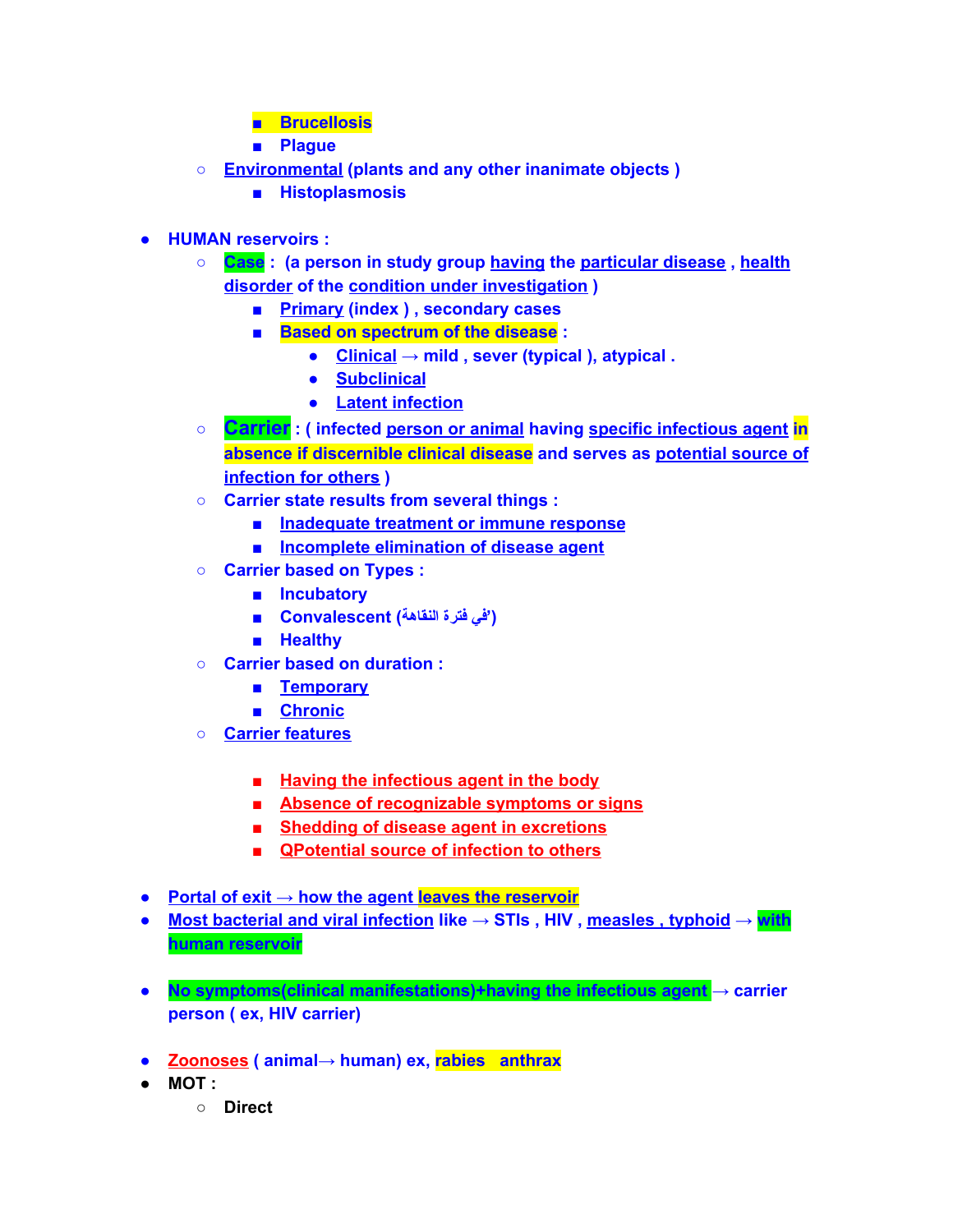- **■ Contact → Rabies , STIs , AIDS**
- **■ Projection → common cold**
- **■ Transplacental → Syphilis / AIDS**
- **○ Indirect**
	- **■ Vehicle borne ( indirect contact with inanimate fomites**
	- **■ Airborne ( dust / droplet nuclei- aerosols ) → TB**
		- **● Nasal mucosa → entry for common cold**
		- **● Conjunctiva → for trachoma**
		- **● Injury site → tetanus**
	- **■ Vector borne ( arthropod → host )**
		- **Vector :**
			- **● Mechanical ( no multiplication) ex flies transmitting trachoma**
			- **● Biological ( if the agent multiplies in it before being transmitted) ex anopheles mosquito (malaria)**
- **● Final link in infectious process is → susceptible host**
- **● Herd immunity → host resistance at the community level .**
- **● So host resistance is seen at 2 levels**
	- **○ Individual level.**
	- **○ Community level → herd immunity**
- **● Incidence(rate ) of disease →**
	- **○ # of new cases within specific period / total #of susceptible individuals in population**
- **● Prevalence ( proportion) of disease →**
	- **○ #of total existing cases / total #of population**
- **● Disease levels ( based on frequency)**
	- **○ Sporadic → occasionally**
	- **○ Endemic → constantly present in population**
	- **○ EpidemiC → many get it in a short period of time.(in excess of expected occurrence)**
	- **○ Pandemic→ worldwide epidemic**
- **● EpidemiC → affect large proportion of population**
- **● Exotic → imported into a country**
- **● Sporadic disease:**
	- **○ Irregular occurrence**
	- **○ Infrequent occurrence**
	- **○ Little or no connection between cases**
	- **○ No recognizable common cause between the cases**
	- **○ Could be at the beginning of EpidemiC disease**
- **● Primary(index) case → infect population**